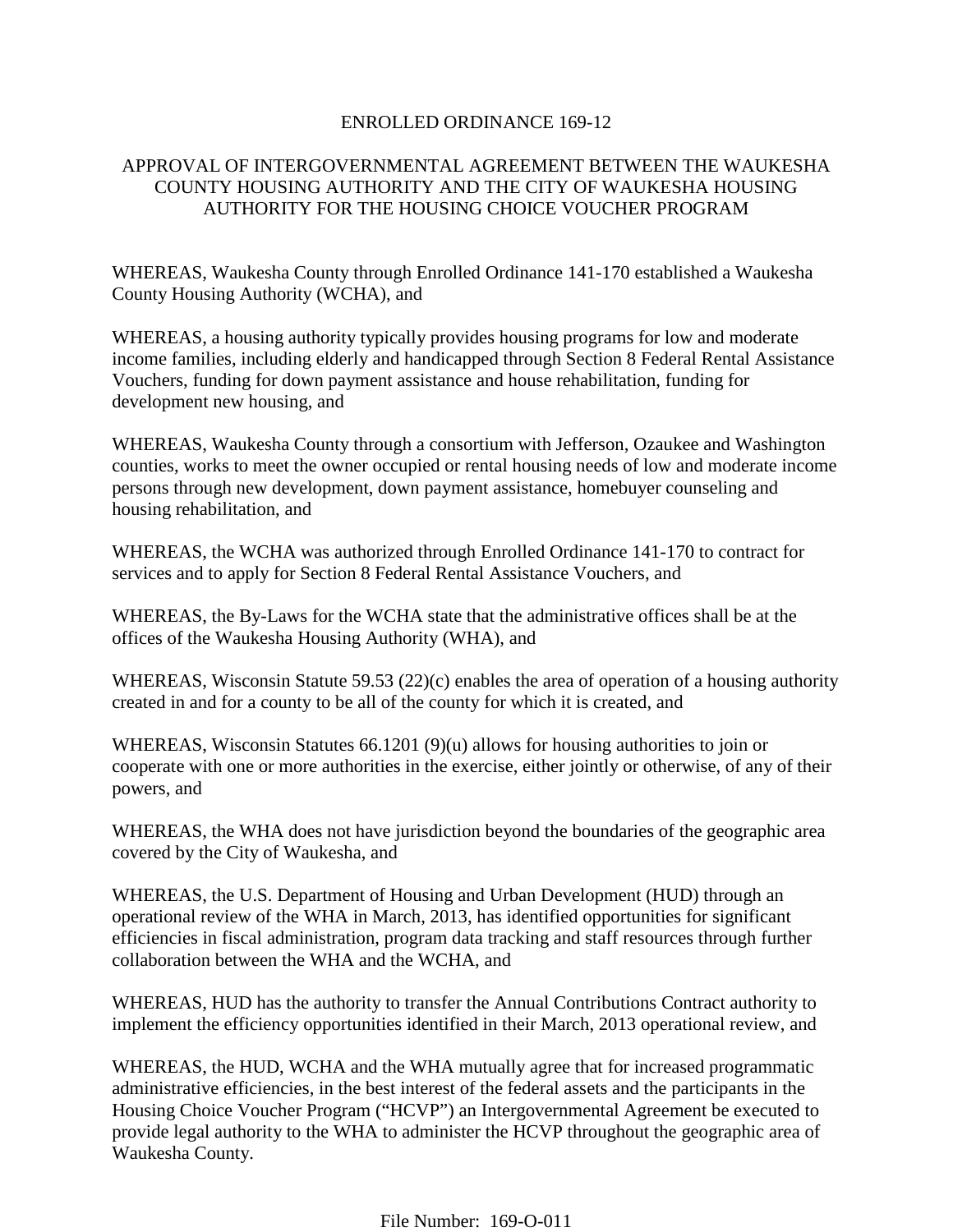THE COUNTY BOARD OF SUPERVISORS OF THE COUNTY OF WAUKESHA ORDAINS that to eliminate duplication and create efficiency in the administration of the Section 8 Housing Choice Voucher Program the Waukesha Housing Authority is authorized and designated to carry out the powers of the Waukesha County Housing Authority.

BE IT FURTHER ORDAINED that the Waukesha Housing Authority is granted the jurisdictional authority to operate the Section 8 Housing Choice Voucher Program within the geographic area of Waukesha County.

BE IT FURTHER ORDAINED that Waukesha County reserves the right to consider issuance of refunding revenue bonds to assist in furthering low and moderate income housing in Waukesha County.

BE IT FURTHER ORDAINED that the Waukesha County Housing Authority is authorized to sign the necessary intergovernmental agreement.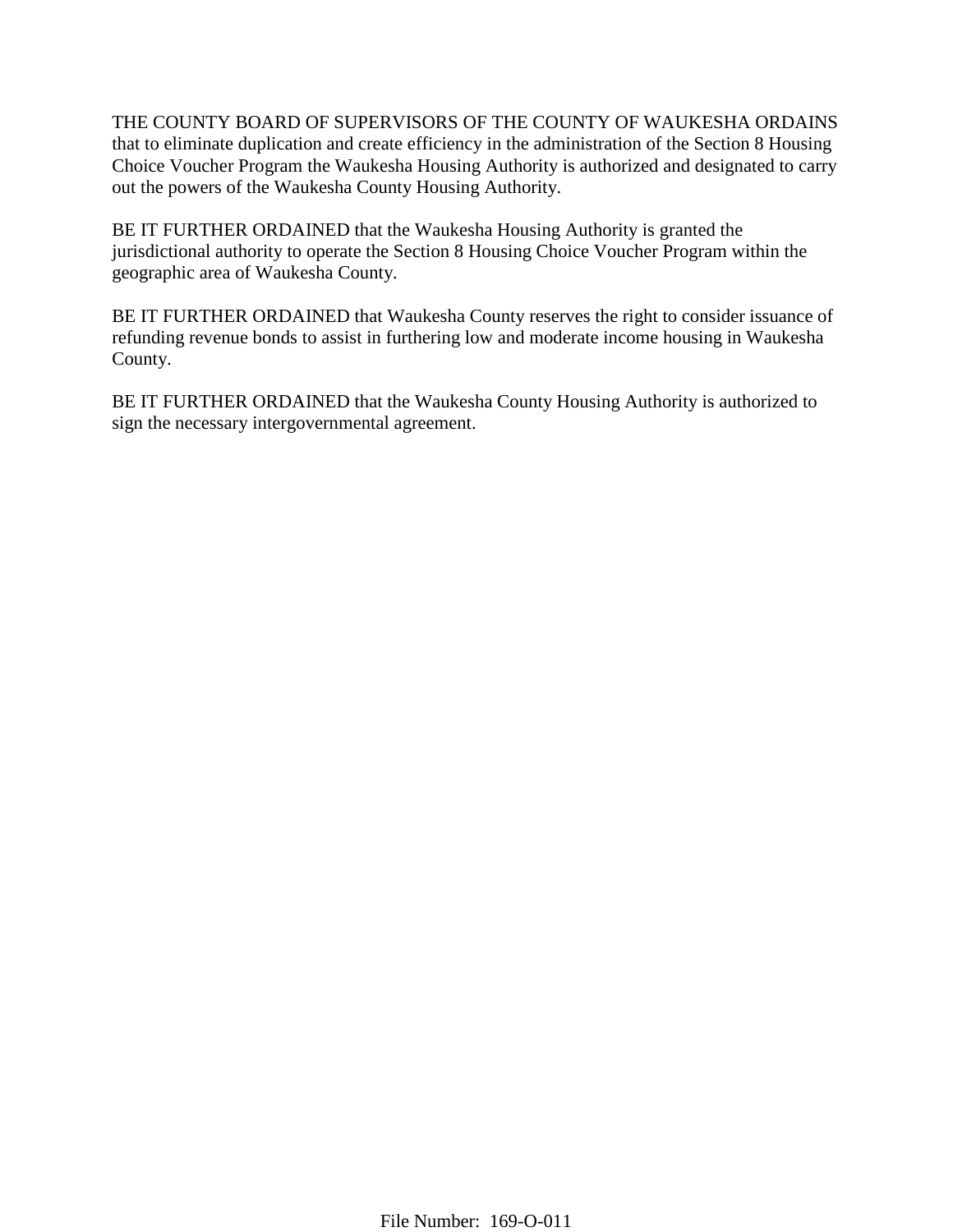#### FISCAL NOTE

## APPROVAL OF INTERGOVERNMENTAL AGREEMENT BETWEEN THE WAUKESHA COUNTY HOUSING AUTHORITY AND THE CITY OF WAUKESHA HOUSING AUTHORITY FOR THE HOUSING CHOICE VOUCHER PROGRAM

This ordinance authorizes the Waukesha County Housing Authority (WCHA) to enter into an Intergovernmental Agreement with the City of Waukesha Housing Authority (WHA) to provide legal authority to the WHA to administer the Housing Choice Voucher Program (HCVP) throughout the geographic area of Waukesha County.

The Waukesha County Housing Authority's HCVP is currently administered separately by the WHA, and allowable costs are federally reimbursed. An analysis conducted by WHA staff concluded that the consolidation of HCVPs within Waukesha County would result in a net savings of approximately \$17,600 in 2014 for the City of Waukesha Housing Authority, mainly due to savings generated from combining accounting and audit costs.

This ordinance results in no direct tax levy impact.

Linda Withowski

\_\_\_\_\_\_\_\_\_\_\_\_\_\_\_\_\_\_\_\_\_\_\_\_\_\_\_\_\_\_\_\_\_\_\_\_\_\_\_\_\_\_ Linda Witkowski Budget Manager

**ST** 5/6/2014

File Number: 169-O-011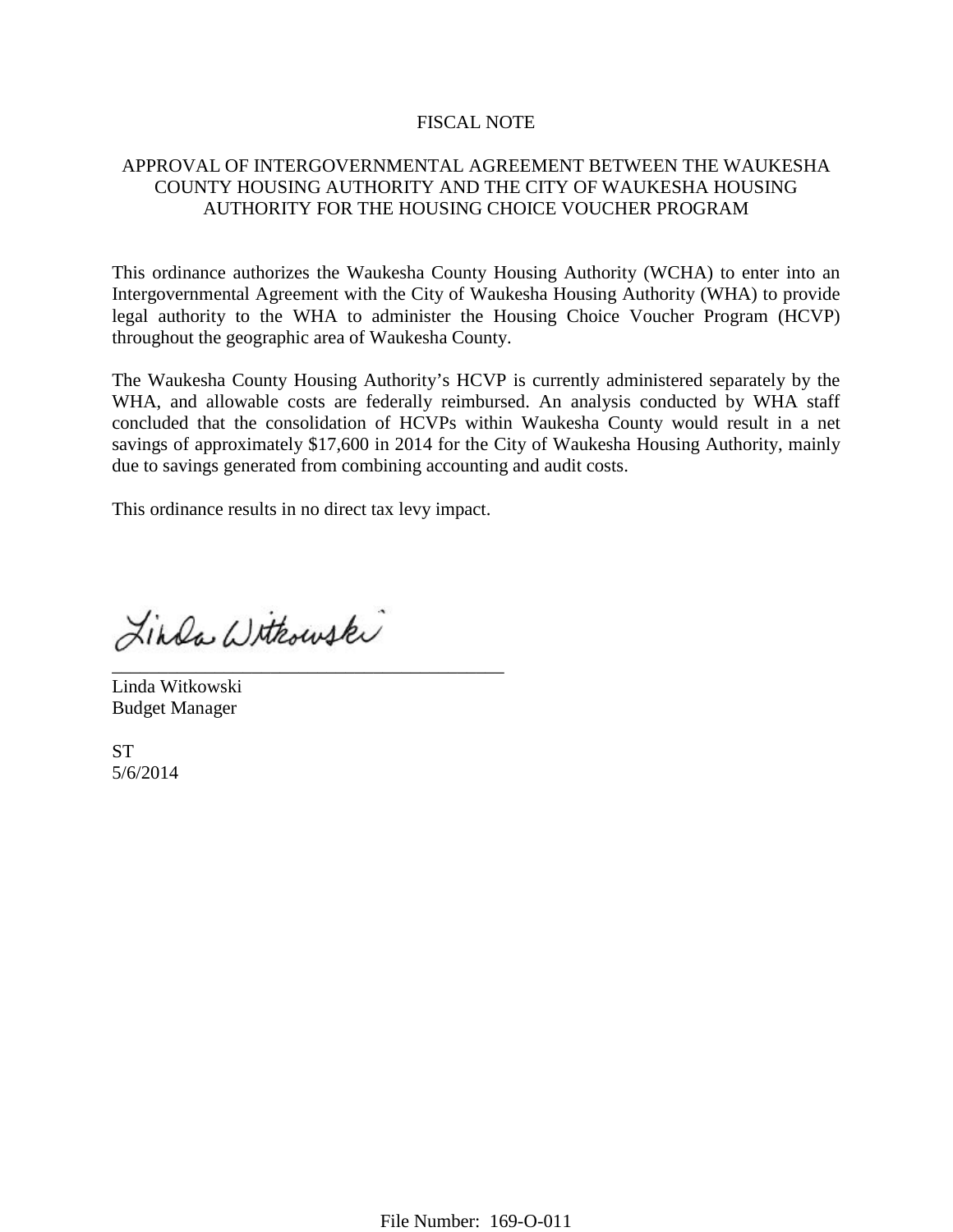# APPROVAL OF INTERGOVERNMENTAL AGREEMENT BETWEEN THE WAUKESHA COUNTY HOUSING AUTHORITY AND THE CITY OF WAUKESHA HOUSING AUTHORITY FOR THE HOUSING CHOICE VOUCHER PROGRAM

Presented by: Approved by: Approved by: Land Use, Parks, **Executive Committee** and Environment Committee **Finance Committee** James CXVern Co Lope James A. Heinrich, Chair Paul L. Decker, Chair Walter L. Kolb, Chair ames A. Heinrich Eric Highum Batzko Walter L. Kolb JenhiferA) Grant Richard Morris David eith Hammitt **Larry Nelson** W. Swan Eric Highum Duane E. Paulson Peter M. Wolf Steve Whittow Pauline T. Jaske Gilbert W. Yerk **I WILL OILLY** David D. Zimmermann Thomas J. Schellinger William J. Zaborowski The foregoing legislation adopted by the County Board of Supervisors of Waukesha County, Wisconsin, was presented to the County Executive on Juklin Roused Date: Kathleen Novack, County Clerk The foregoing legislation adopted by the County Board of Supervisors of Waukesha County, Wisconsin, is hereby: Approved: Vetoed: Date:

Daniel P. Vrakas, County Executive

169-O-011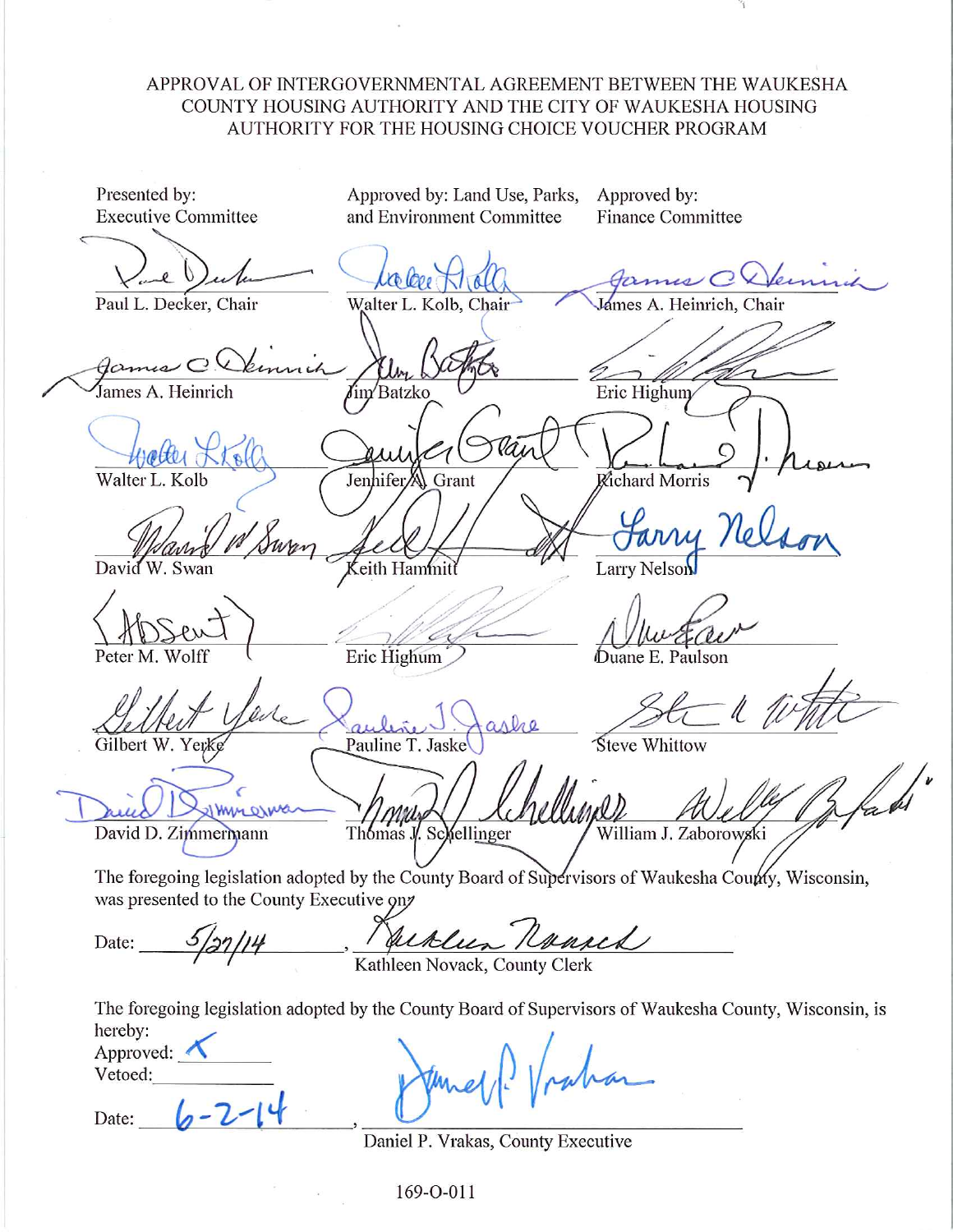# **Combined Housing Authorities Analysis**

Currently there are three housing authorities in Waukesha County providing Housing Choice Voucher Assistance. They are the City of Waukesha Housing Authority, City of New Berlin Housing Authority and the Waukesha County Housing Authority. Administration of Housing Choice Vouchers through three separate housing authorities creates two key issues. They are:

- 1. Redundancy in cost for administrative activities such as fiscal tracking, auditing and reporting.
- 2. Loss of flexibility in the use of Housing Choice Vouchers to meet the need county wide.

#### **Administrative Cost Redundancy:**

If the three housing authorities were combined for the purposes of administering the Housing Choice Voucher program, opportunities exist to save administrative cost. The following table presents the estimated cost savings.

| <u>사람 사람</u><br>Cost Savings Analysis in CY 2014 for the Waukesha County Housing Authorities |                                                        |                          |                                                 |                                                     |                                      |                    |                             |
|----------------------------------------------------------------------------------------------|--------------------------------------------------------|--------------------------|-------------------------------------------------|-----------------------------------------------------|--------------------------------------|--------------------|-----------------------------|
|                                                                                              |                                                        |                          |                                                 |                                                     |                                      |                    |                             |
| <b>Housing Authority</b>                                                                     | Projected<br><b>Average Families</b><br>Served Monthly | Annual<br>Unit<br>Months | "A" Fee Rate<br>(First 7,200<br>Unit<br>Months) | "B" Fee<br>Rate<br>(Unit<br>Months<br>Over<br>7200) | <b>Estimated</b><br>Fee<br>Proration | <b>Fees Earned</b> | <b>Total Fees</b><br>Earned |
| City of Waukesha                                                                             | 689                                                    | 8268                     | \$ 60.82                                        | \$56.78                                             | 72%                                  | 358,952            |                             |
| <b>City of New Berlin</b>                                                                    | 72                                                     | 864                      | \$ 60.82                                        | \$56.78                                             | 72%                                  | 37,835             | Ś<br>546,025                |
| Waukesha County                                                                              | 284                                                    | 3408                     | \$ 60.82                                        | \$56.78                                             | 72%                                  | 149,238            |                             |
| <b>Combined Agency</b>                                                                       | 1045                                                   | 12540                    | \$60.82                                         | \$56.78                                             | 72%                                  | 533,599            | Š<br>533,599                |
| <b>Change in Fees Due to Combination:</b>                                                    |                                                        |                          |                                                 |                                                     |                                      | Ŝ<br>(12, 426)     |                             |
| <b>Savings Generated by Combined Audit:</b>                                                  |                                                        |                          |                                                 |                                                     |                                      | 9,000.00<br>Ś      |                             |
| Savings Generated by Combined Fee Accountant Costs:                                          |                                                        |                          |                                                 |                                                     |                                      | 6,000.00<br>s      |                             |
| Savings Generated by Staff Time:                                                             |                                                        |                          |                                                 |                                                     |                                      | 15,000.00<br>S.    |                             |
| <b>Total Change in Real Revenue Due to Combination:</b>                                      |                                                        |                          |                                                 |                                                     |                                      | 17,574.00          |                             |

Source: U.S. Department of Housing and Urban Development

#### **Voucher Distribution Flexibility:**

Housing Authorities are authorized to provide voucher services only within their jurisdiction. Any Housing Assistance Program funds paid for families residing outside of the Housing Authority's jurisdiction could constitute disallowed costs and require repayment of the monthly Housing Assistance Payments. Combining housing authorities would eliminate jurisdictional issues by allowing Housing Choice Vouchers to be used County-wide. Analysis by the U.S. Department of Housing and Urban Development (HUD) indicates the following use of vouchers by the three existing Housing Authorities in Waukesha County.

City of Waukesha Housing Authority. 65.54% of families receiving assistance through the City of Waukesha Housing Authority (WHA) resided in the WHA's jurisdiction. The remaining 34.46% of families resided in either the City of New Berlin (5.65%) or Waukesha County (28.81%).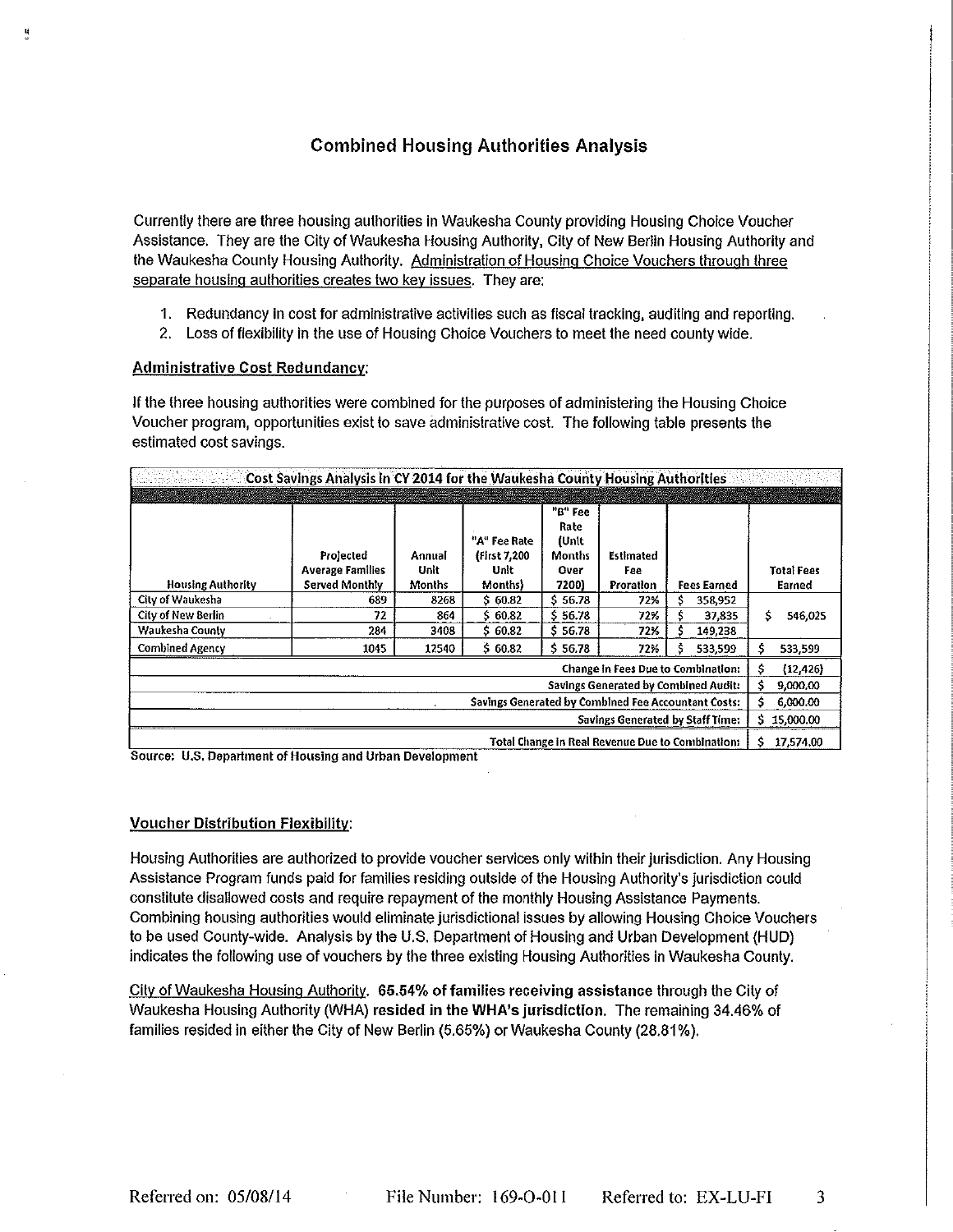City of New Berlin Housing Authority. Only 13.92% of families receiving assistance through the City of New Berlin Housing Authority (NBHA) resided in the NBHA's jurisdiction. The remaining 86.08% of families resided in either the City of Waukesha (58.23%) or Waukesha County (27.85%).

Waukesha County Housing Authority. 33.16% of families receiving assistance through the Waukesha County Housing Authority (WCHA) resided in the WCHA's jurisdiction. The remaining 66.84% of families resided in either the City of New Berlin (3.39%) or the City of Waukesha (63.45%).

 $\sim$ 

N:\PRKANDLU\Community Development\County and City of Waukesha Housing Authority\Jurisdictional Agreement between WCHA and WHA\Combined Housing Authorities Analysis.docx

Referred on: 05/08/14

ij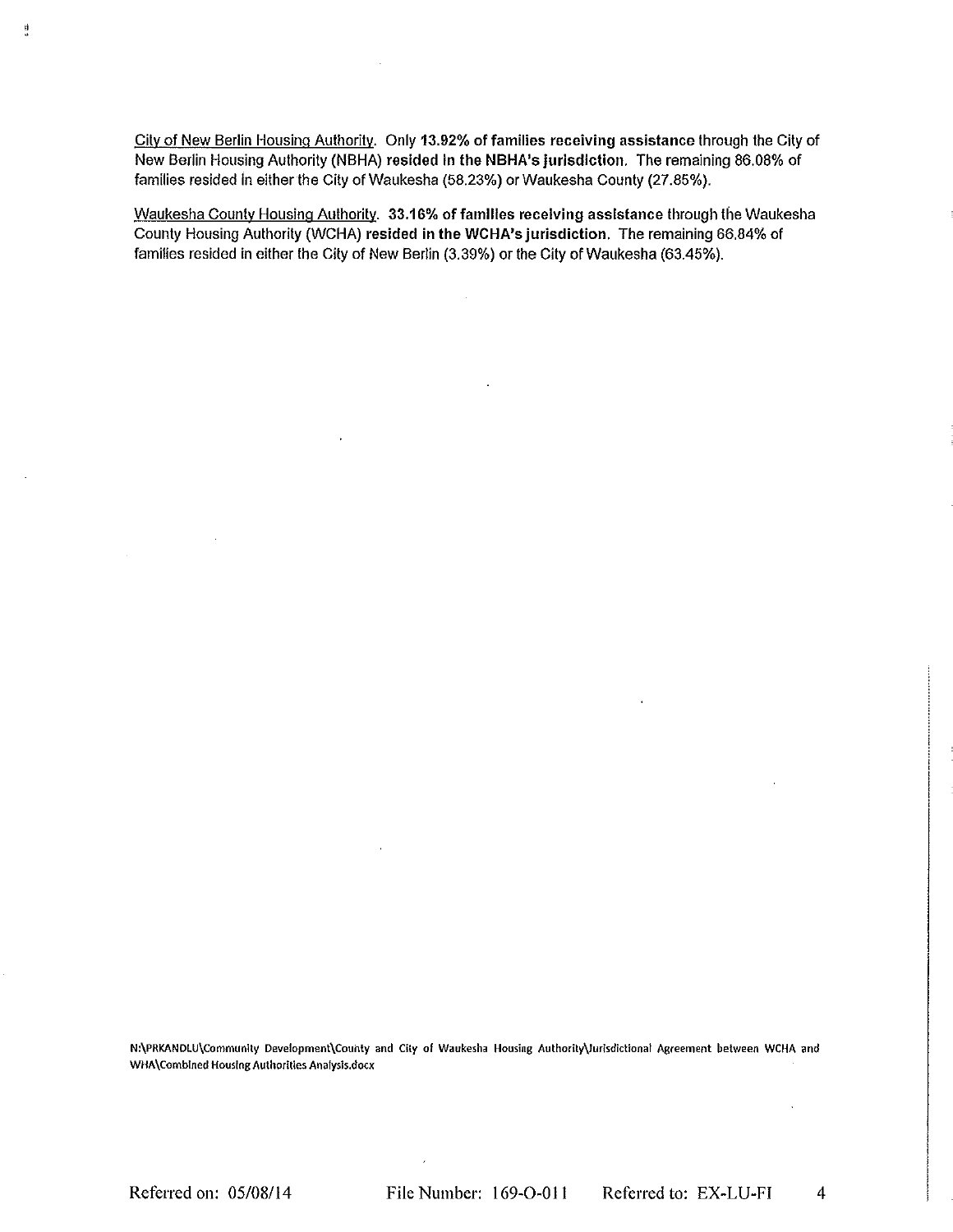#### WAUKESHA COUNTY BOARD OF SUPERVISORS

 $\overline{\mathsf{V}}$ 

DATE-05/27/14

**CONTRACTMENT CORD) NUMBER-1690011** 

|  | 1 R. KOLBAYE                                             |  | 2 D. ZimmermannAYE   |
|--|----------------------------------------------------------|--|----------------------|
|  | 3 R. MORRISAYE                                           |  | 4 J. BATZKOAYE       |
|  | 5 J. BRANDTJENAYE                                        |  | $6$ J. WALZAYE       |
|  | 7 J. GRANTAYE                                            |  | 8 E. HIGHUMAYE       |
|  | 9 J. HEINRICHAYE                                         |  | $10$ D. SWANAYE      |
|  | 11 C. HOWARDAYE                                          |  | 12 P. WOLFFAYE       |
|  | 13 P. DECKERAYE<br>$\sim 10^{11}$ km s $^{-1}$           |  | 14 C. PETTISAYE      |
|  | 15 W. KOLBAYE                                            |  | 16 M. CROWLEYAYE     |
|  | 17 D. PAULSONAYE MARK ARE AND MARKET AND 18 L. NELSONAYE |  |                      |
|  | 19 K. CUMMINGSAYE                                        |  | 20 T. SCHELLINGERAYE |
|  | 21 W. ZABOROWSKI:AYENAWA ARRESTS STATE 22 P. JASKEAYE    |  |                      |
|  | 23 K. HAMMITTAYE                                         |  | 24 S. WHITTOWAYE     |
|  | 25 G. YERKEAYE                                           |  |                      |

 $\sim 10^7$ 

TOTAL AYES-25

 $\mathcal{O}(\mathcal{O}(\log n))$ 

 $\overline{a}$ 

TOTAL NAYS-00

CARRIED\_\_\_\_\_\_

**UNANIMOUS** 

DEFEATED\_\_\_\_\_\_

TOTAL VOTES-25